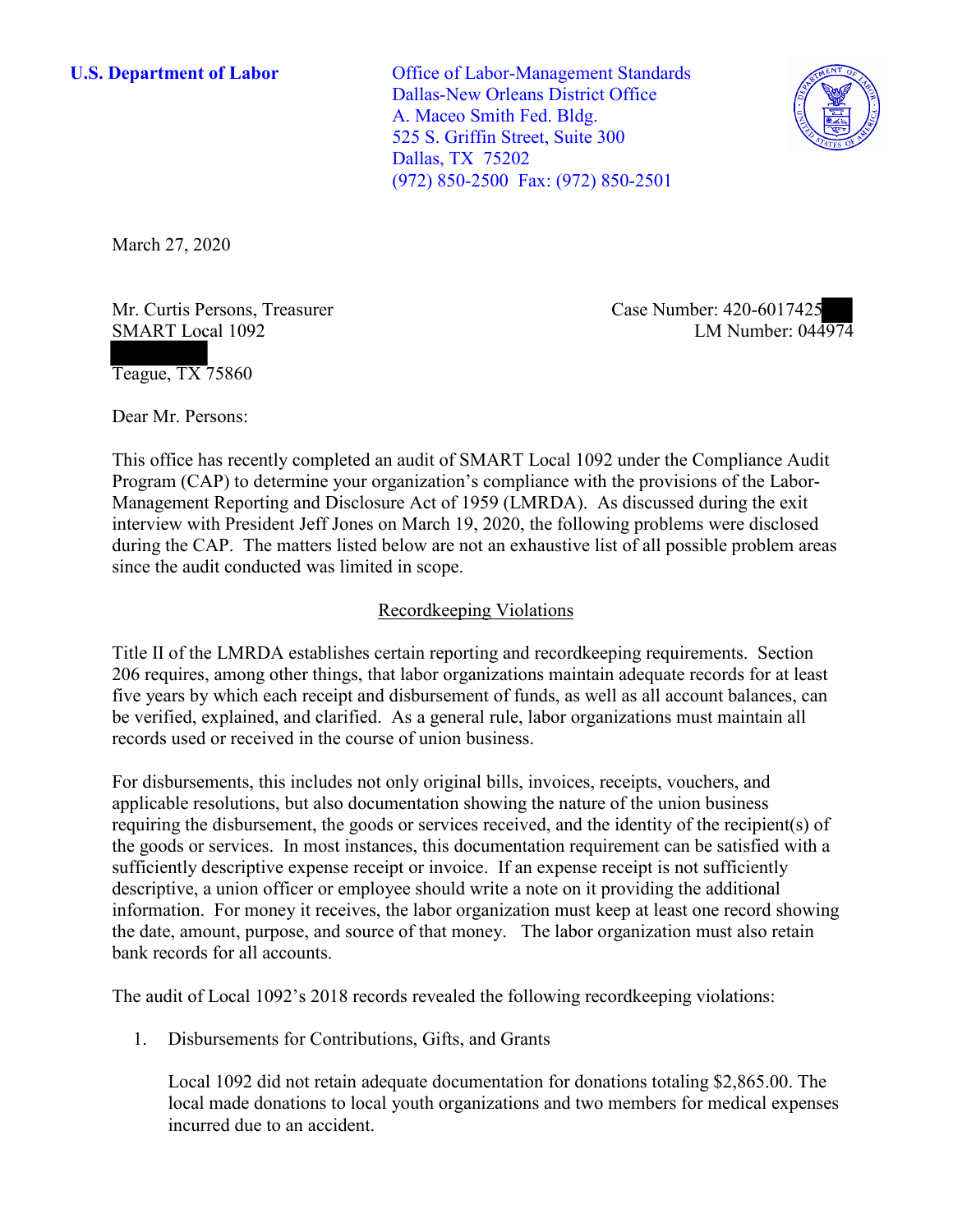Page 2 of 3 Mr. Curtis Persons March 27, 2020

 your union's LM report, are responsible for properly maintaining union records. As noted above, labor organizations must retain original receipts, bills, and vouchers for all disbursements, including meeting minutes which show approval. The president and treasurer (or corresponding principal officers) of your union, who are required to sign

## 2. Officer Salary and Allowances

For example, officers were reimbursed for phone, travel, and flowers. Local 1092 did not retain adequate documentation for reimbursement expenses incurred by General Chairman Tony McAdams and Vice Chairman Joel Taylor totaling \$[2,879.39.](https://2,879.39)

 all disbursements. The president and treasurer (or corresponding principal officers) of your union, who are required to sign your union's LM report, are responsible for properly As noted above, labor organizations must retain original receipts, bills, and vouchers for maintaining union records.

3. Lost Wages

 General Chairman Tony McAdams totaling [\\$28,460.06](https://28,460.06) and Vice Chairman Joel Taylor audit found that Local 1092 retained crew history reports and hand written logs. Officers rate, or short crew pay). The local did not retain adequate documentation for lost time reimbursement payments to totaling \$[14,465.72.](https://14,465.72) The union must maintain records in support of lost wage claims that identify each date lost wages were incurred, the number of hours lost on each date, the applicable rate of pay, and a description of the union business conducted. The OLMS did not identify the hours they would have worked or purpose of pay amounts (such as day/trip rate, overtime, and any additional payments for meals, additional coordinator

 that contained a sample of an expense voucher Local 1092 may use to satisfy this During the exit interview, I provided a compliance tip sheet, *Union Lost Time Payments*, requirement. The sample identifies the type of information and documentation that the local must maintain for lost wages and other officer expenses.

 Based on your assurance that Local 1092 will retain adequate documentation in the future, OLMS will take no further enforcement action at this time regarding the above violations.

## Reporting Violation

 Labor Organization Annual Report (Form LM-3) filed by Local 1092 for the fiscal year ended December 31, 2018, was deficient in the following area: The audit disclosed a violation of LMRDA Section 201(b), which requires labor organizations to file annual financial reports accurately disclosing their financial condition and operations. The